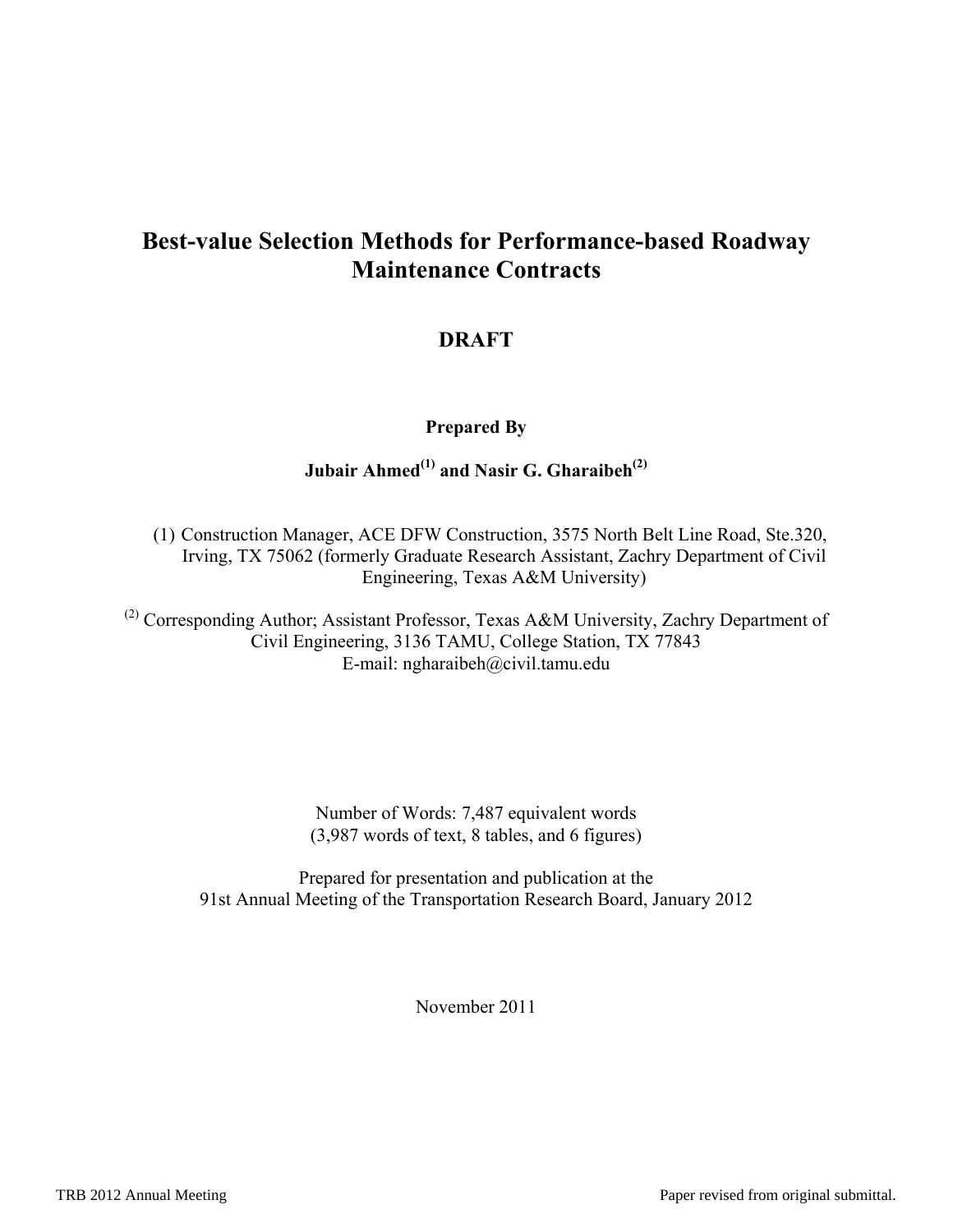# **Best-value Selection Methods for Performance-based Roadway Maintenance Contracts**

# 1 **ABSTRACT**

2 Performance-based maintenance contracts for roadways extend over multiple years and shift the 3 responsibility of maintaining roadway assets at specific performance levels to contractors. Thus, 4 it is important that contractors be selected based on best-value methods rather than the 5 conventional low-bid method. Best-value bid selection considers both bid price and proposal 6 technical aspects (such as contractor's qualifications, quality management plan, past experience, 7 etc.). This paper describes and evaluates four best-value bid selection methods used by four 8 different highway agencies in Florida, North Carolina, New Zealand, and the United Kingdom 9 for procuring performance-based roadway maintenance contracts. A numerical analysis of these 10 four methods indicates that best-value bid selection methods that use the adjusted price concept 11 are balanced with respect to price and technical marks; methods that use direct price and 12 technical weights favor low bids; and methods that consider the maximum technical quality 13 offered by the bidders favor bids with high technical marks. 14 15 16 17 18 19 **Key words**: Maintenance Management, Performance-based Specifications, Best-value Bidding, 20 Maintenance Quality Assurance.

- 21 22
-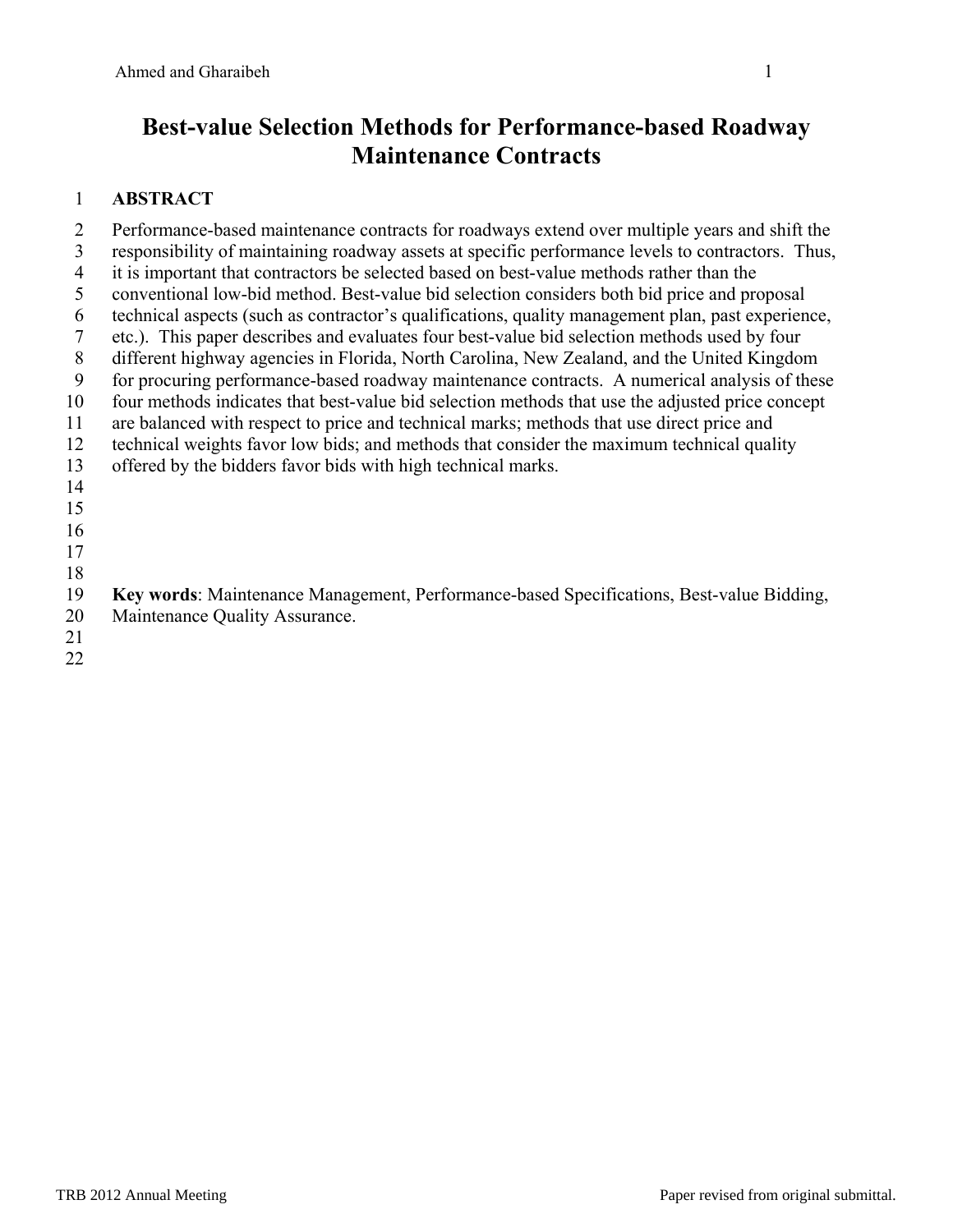3

# 1 **Best-value Selection Methods for Performance-based Roadway**  2 **Maintenance Contracts**

### 4 **INTRODUCTION**

5 With performance-based maintenance contracts (PBMCs), the agency (i.e., owner) specifies 6 measurable performance standards, targets, and timeliness requirements for the roadway assets 7 that the maintenance contractor is required to meet throughout the contract period. Several 8 departments of transportation (DOTs) in the U.S. are using PBMCs, such as Virginia DOT 9 (VDOT), Texas DOT (TxDOT), Florida DOT (FDOT), North Carolina DOT (NCDOT), and the 10 District of Columbia DOT (DCDOT) *(1)*. PBMCs have also been used by highway agencies in 11 Canada, Australia, South America, and Europe *(1, 2)*. 12

- 13 Because PBMCs extend over multiple years (usually 3-10 years) and shift the responsibility of
- 14 maintaining roadway assets at specific performance levels to the contractor, it is important that
- 15 contractors be selected based on best-value methods rather than the conventional low-bid
- 16 method. Best-value bid selection methods consider both bid price and proposal technical aspects
- 17 (such as contractor's qualifications, quality management plan, past experience, etc.).
- 18
- 19 Currently, highway agencies use various methods for determining the best-value bid for
- 20 procuring PBMCs. The objective of this paper is to evaluate and understand the theoretical
- 21 soundness and possible drawbacks of these methods by analyzing four best-value bid selection
- 22 methods used by four different highway agencies in Florida, North Carolina, New Zealand, and
- 23 the United Kingdom.
- 24
- 25 An overview of relevant literature is first presented and then the best-value bid selection methods
- 26 of the four case studies are laid out. These methods are then analyzed and compared in terms of
- 27 the agency's willingness to pay for quality and the neutrality of these methods with respect to
- 28 lowest bid and highest quality. Finally, the study's findings and conclusions are presented.

## 29 **OVERVIEW OF PREVIOUS WORK**

- 30 Gransberg and Molenaar *(3)* defined best-value procurement as "the process which allows
- 31 government contracting agencies to evaluate offers based on total procurement cost, technical
- 32 solution, completion dates, and other criteria." Lo and Yan *(4)* concluded that the contractor's
- 33 overly opportunistic bidding behavior can be avoided and quality be ensured if the contractor's
- 34 past performance is carefully and closely examined and reflected in the bid evaluation process.
- 35 Pakkala *(5)* suggested that the success of best-value and innovative PBMC procurement is
- 36 contingent upon the extent of quality criteria taken into consideration instead of only price. The
- 37 NCHRP Report 561 (Best-Value Procurement Methods for Highway Construction Projects)
- 38 identified seven best-value award algorithms that define the steps that owners take to combine
- 39 the parameters, evaluation criteria, and evaluation rating systems into a final award
- 40 recommendation *(6)*. These algorithms include: meets technical criteria—low bid, adjusted bid,
- 41 adjusted score, weighted criteria, quantitative cost—technical tradeoff, qualitative cost—
- 42 technical tradeoff, and fixed price—best proposal. Vassallo *(7)* formulated an interesting idea
- 43 based on microeconomic theory to identify the optimum bidder for infrastructure management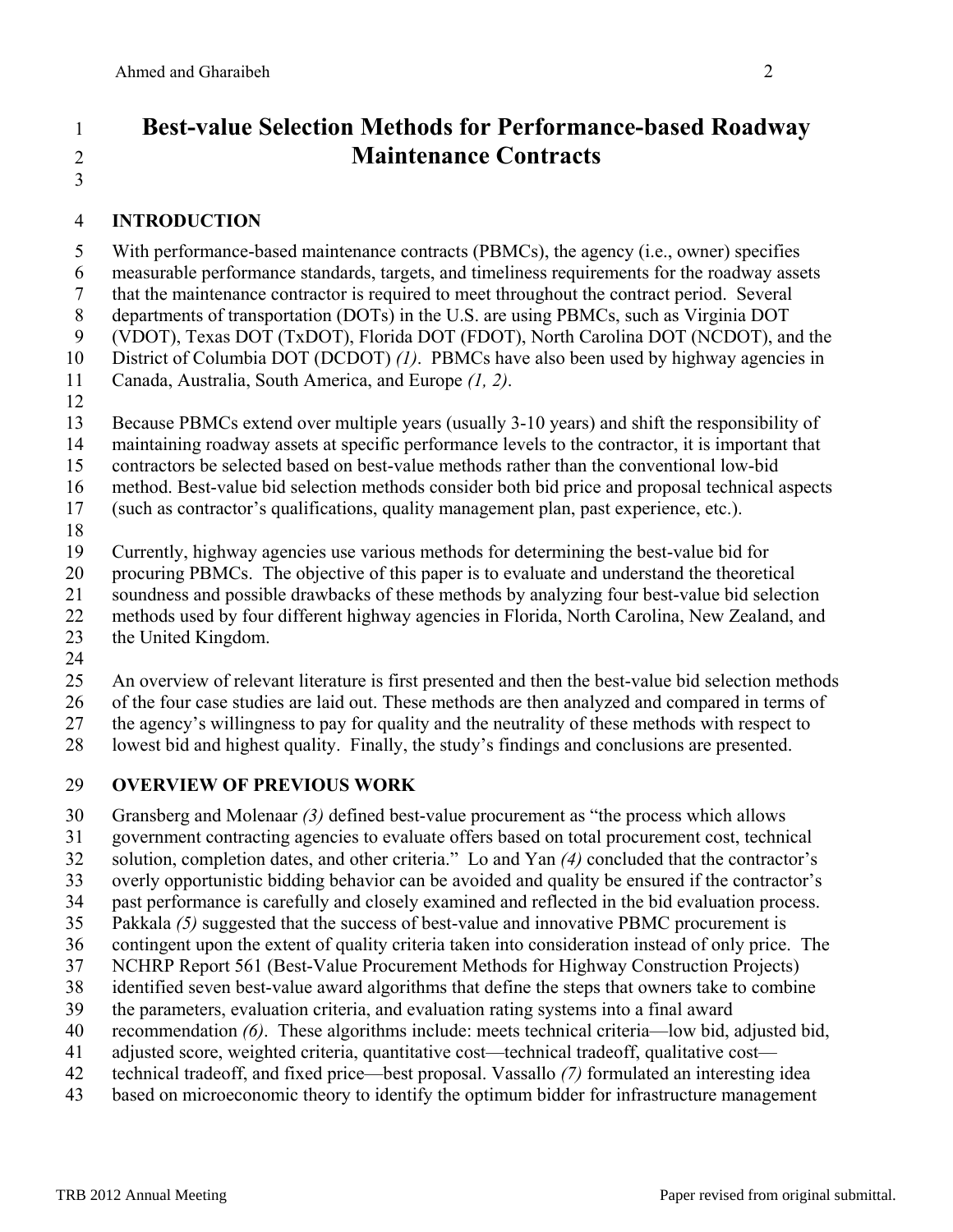- 1 services. Instead of using a fixed and pre-defined target level of service, the contractors are
- 2 allowed to submit their best-value bid price along with best-value level of service they can
- 3 achieve. The highway agency can then select the combination of price and level of service that
- 4 maximizes the agency's net benefit. Minchin et al. *(8)* and Abdelrahman et al. *(9)* proposed best-
- 5 value selection methods that take into consideration the contractor's performance in past 6 projects.
- 7
- 8 While much of the previous research in best-value bidding focused on new construction projects,
- 9 this paper focuses on methods used in roadway maintenance contracts.

# 10 **CASE STUDIES**

- 11 Four best-value bid selection methods that are in practice by the state transportation agencies in
- 12 Florida, North Carolina, New Zealand, and United Kingdom were analyzed as case studies. In
- 13 three of these case studies, the roadway maintenance contract has already been awarded by the
- 14 highway agency, whereas the fourth one (the UK Highway Agency) is a model (or template)
- 15 contract.

# 16 **Florida Case Study**

- 17 This case study consists of FDOT's asset maintenance contract #E5N05 for maintenance of
- 18 primary highways in Brevard, Osceola, and portions of Orange and Volusia Counties in Florida.
- 19 The contract period is from July 1, 2009 to June 30, 2016, for a total of 7 years, with a provision
- 20 for possible renewal once or twice with mutual agreement of both parties.
- 21 The flowchart in Figure 1 illustrates the bid selection process. The minimum technical score
- 22 required is 70 points. Price and Technical proposals are given 30 and 70 percent of weights. The
- 23 contractor with the highest total proposal score (i.e., weighted sum of technical and price scores)
- 24 is identified as the best-value bid and wins the contract.
- 25

26 Each bid proposal is evaluated based on predefined project-specific technical criteria (see Table 27 1) to determine the Total Technical Mark (TTM). Proposals with TTM less than 70 are rejected.

28 A Technical Score (TS), Price Score (PS), and Total Proposal Score (TPS) are computed for the

- 29 remaining proposals, as follows:
- $TS = TTM \times 0.7$  (1)

$$
PS = \frac{P_L}{P} \times 30\tag{2}
$$

$$
TPS = TS + PS \tag{3}
$$

33 where  $P_L$  is the lowest bid price, and  $P$  is the Proposer's bid price.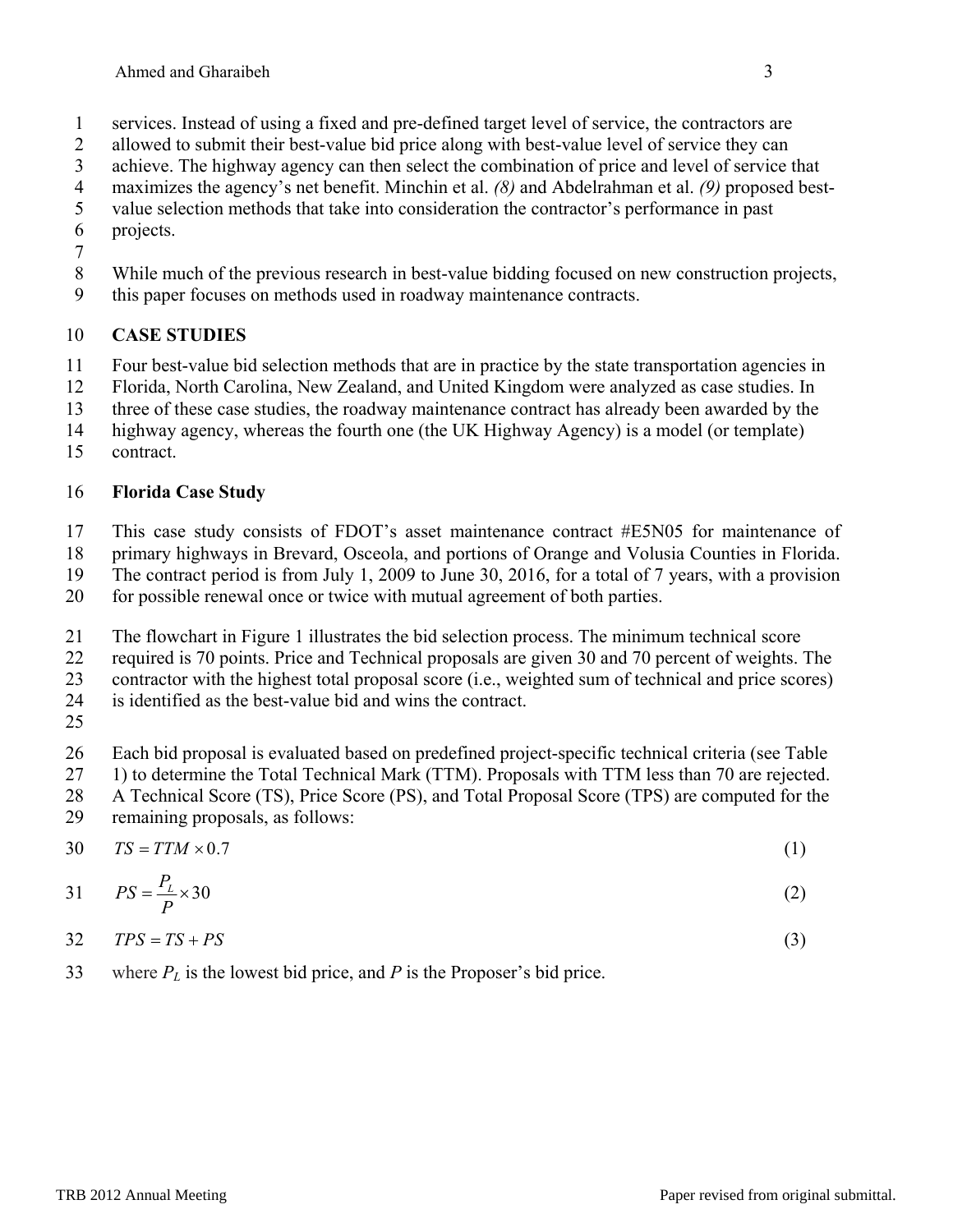

2 FIGURE 1 Bid Evaluation Process for Florida Case Study.

#### 3 TABLE 1 Technical Evaluation Criteria for Florida Case Study

| Technical Item & Subitem                                                                                                                                                                                                                                                                                                | Max. Mark |
|-------------------------------------------------------------------------------------------------------------------------------------------------------------------------------------------------------------------------------------------------------------------------------------------------------------------------|-----------|
| <b>Executive Summary</b>                                                                                                                                                                                                                                                                                                | 5         |
| Administrative Plan<br>Identification of Key Personnel, Organization Structure, Coordination, Communication<br>a.<br>(Max Mark = $10$ )<br>Contractor Experience (Max Mark = $10$ )<br>b.<br>DBE/Respect/Agency Participation (Max Mark = 2)<br>$\mathbf{c}$ .<br>Proposed Facilities Capabilities (Max Mark = 3)<br>d. | 25        |
| Management and Technical Plan<br>Plan to Achieve and Maintain Maintenance Rating Program (Max Mark = $15$ )<br>a.<br>Permit Processing Plan (Max Mark = $NA$ )<br>b.<br>Bridge Inspection (Max Mark = $NA$ )<br>c.<br>Customer Service Resolution Plan (Max Mark = $10$ )<br>d.                                         | 25        |
| <b>Operation Plan</b><br>Incident Response Operations (Max Mark = $10$ )<br>a.<br>Routine/Periodic Maintenance Operations (Max Mark = $25$ )<br>b.<br>Bridge Maintenance Operations (Max Mark = NA)<br>$\mathbf{c}$ .<br>Rest Area Maintenance Operations (Max Mark = NA)<br>d.                                         | 35        |
| Plan for Compliance with Standards<br>Compliance with Current Department Procedures, FL Statutes, and FL Administrative<br>a.<br>Code (Max Mark = $5$ )<br>Compliance with Current Department Manuals, Guides, and Handbook (Max Mark $= 5$ )<br>$b_{\cdot}$                                                            | 10        |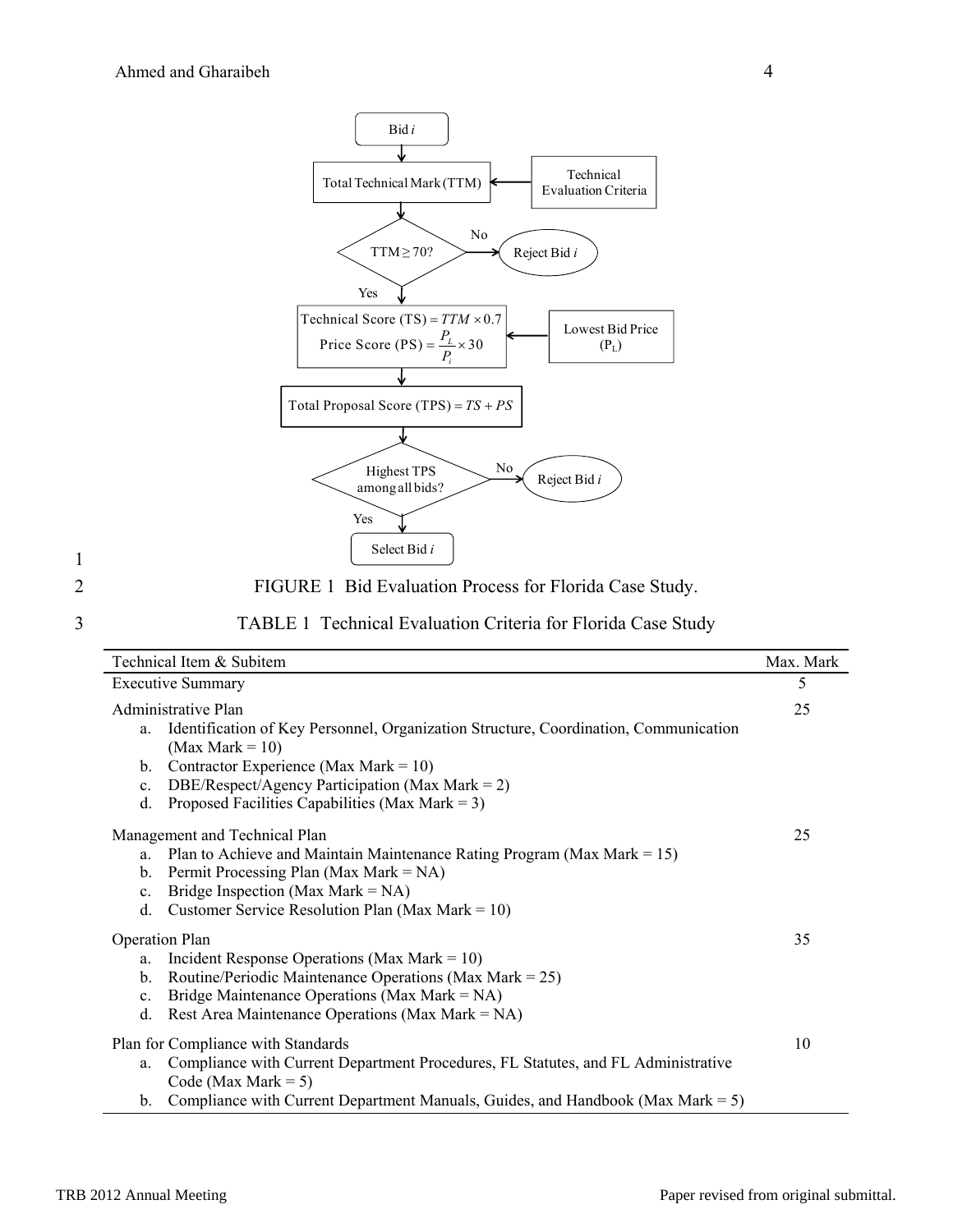### 1 **North Carolina Case Study**

2 The NCDOT case study consists of an interstate maintenance contract for 131 centerline miles

3 on I-77, I-85, I-485, and I-277 in Mecklenburg, Gaston, Cabarrus, and Cleveland counties. The

4 contract extends from May 2007 to April 2012. The final Request for Proposal required that the 5 contractor submits technical and financial offers separately, and the best-value bid was identified

6 based on both price and technical evaluations.

7 As shown in Figure 2, the bid evaluation process for this case study is based on the concept of

8 quality credit. NCDOT assigned a quality credit (*QC*) for each proposal based on its TTM,

9 where TTM is determined based on the technical evaluation criteria shown in Table 2. The

- 10 maximum quality credit for this particular case study was 20; meaning that a proposal with a
- 11 TTM of 100 (i.e., full technical marks) receives a quality credit of 20 percent of its bid price. 12 The quality credit is reduced linearly as a function of TTM. Thus, a proposal with a TTM of 80
- 13 or below receives no quality credit. A quality value (*QV*) is computed based on the quality credit
- 14 as follows:

15

$$
16 \qquad QV = QC \times P \tag{4}
$$

17 where *QC* is quality credit, and *P* is the Proposer's bid price. Each bid price is then adjusted 18 based on its quality value, as follows:

19

20  $AP = P - QV$  (5)

21 where *AP* is adjusted bid price. The bid with the lowest adjusted bid price is identified as the

22 best-value bid.



23



24 FIGURE 2 Bid Evaluation Method for the North Carolina Case Study.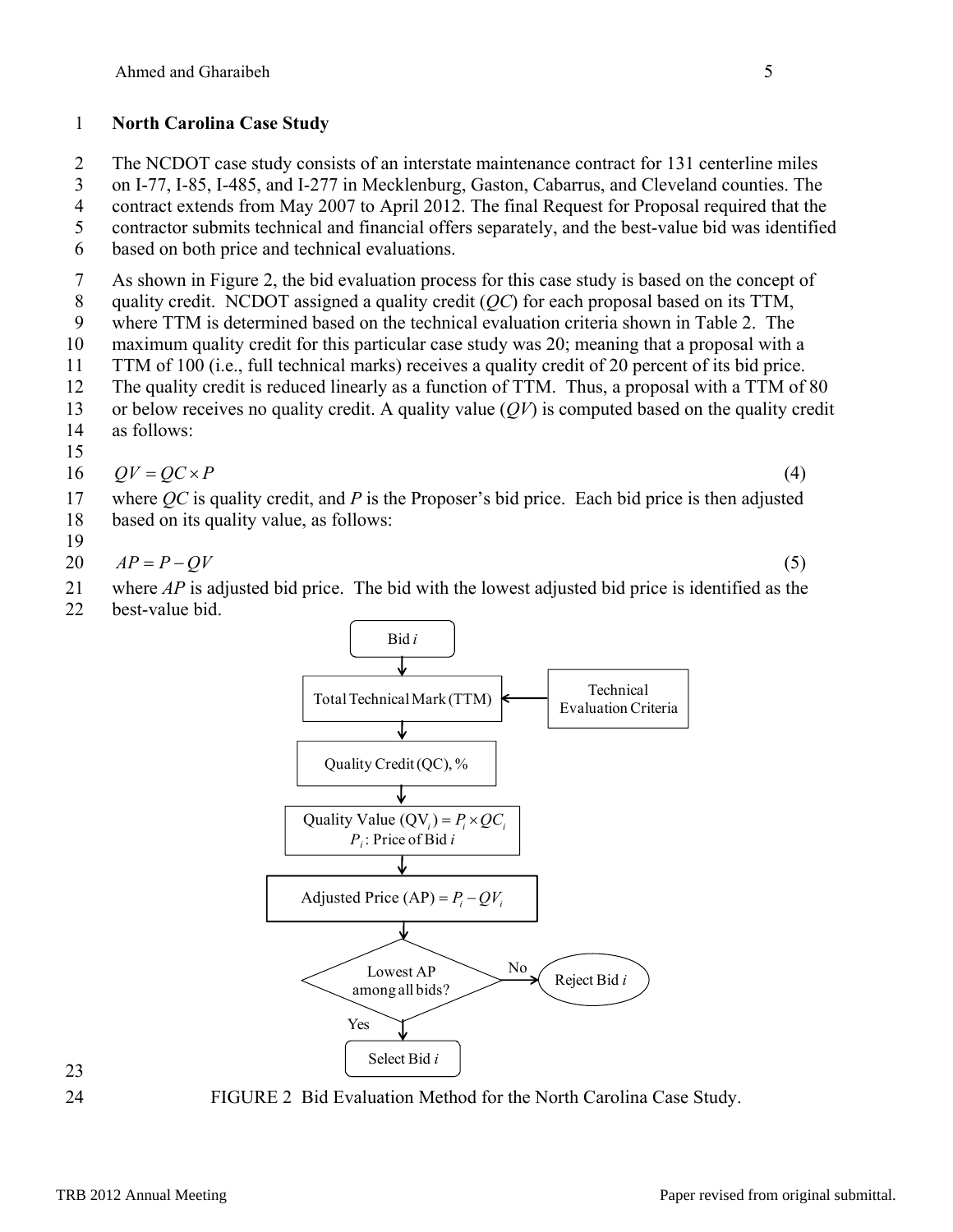| <b>Technical Item</b>                                                      | Max. Mark |
|----------------------------------------------------------------------------|-----------|
| 1. Management                                                              | 20        |
| 2. Responsiveness to Request for Proposal                                  | 40        |
| a. General (Max. Mark = 15)                                                |           |
| b. Quality Management (Max. Mark = 15)                                     |           |
| Minority and Women's Business Enterprise and Small Business<br>$c_{\cdot}$ |           |
| (Max. Mark $= 5$ )                                                         |           |
| d. Natural Environmental Responsibility (Max. Mark = 5)                    |           |
| 3. Maintenance of Traffic and Safety Plan                                  | 20        |
| 4. Timeliness Requirements and Tracking                                    | 15        |
| 5. Oral Interview                                                          | 5         |

1 TABLE 2 Technical Evaluation Criteria for the North Carolina Case Study

2

3 Table 3 provides a hypothetical example to illustrate the North Carolina method. In this

4 example, Contractor C has a total technical score of 90 and a quality credit of 10 percent. This

5 leads to an adjusted bid price of \$2,520,000 (using Equations 6 and 7). Since Contractor C has

6 the lowest adjusted price, contractor  $C$  is selected as the best-value bid.

7 TABLE 3 Identification of Best-Value Bid using the North Carolina Method (Demonstration 8 Example)

| Proposal | <b>TS</b> | Quality<br>Credit $(\% )$ | Price Proposal<br>(\$) | Quality<br>Value (\$) | Adjusted Price (\$) |
|----------|-----------|---------------------------|------------------------|-----------------------|---------------------|
| A        | 95        | 15                        | 3,000,000              | 450,000               | 2,550,000           |
| B        | 90        | 10                        | 2,900,000              | 290,000               | 2,610,000           |
| $C^*$    | 90        | 10                        | 2,800,000              | 280,000               | 2,520,000*          |
| D        | 80        | $\theta$                  | 2,700,000              | $\theta$              | 2,700,000           |
| E        | 70        | $\theta$                  | 2,600,000              | $\theta$              | 2,600,000           |

9 \*Best-value Bid

### 10 **New Zealand Case Study**

11 The New Zealand Transport Agency (NZTA) awarded the Westcoast and Canterbury region

12 highway maintenance contract for a 5-year period (2009 to 2014). The bid evaluation procedure

13 follows the Price Quality Method (PQM), which is described in Figure 3. Bid prices are adjusted

14 by subtracting the supplier quality premium (SQP) from the submitted bid price.

15 This bid evaluation method is described through an example. This hypothetical example consists

16 of four bidders with different quality attributes and prices. As shown in Table 4, a weighted sum

17 index is computed for each bidder based on several technical attributes (relevant experience,

18 track record, technical skills, resources, management skills, and methodology). Each individual

19 index is computed as the product of an assessed mark and an attribute weight. The weights are

20 pre-defined by NZTA, and the marks are determined by the agency's evaluators.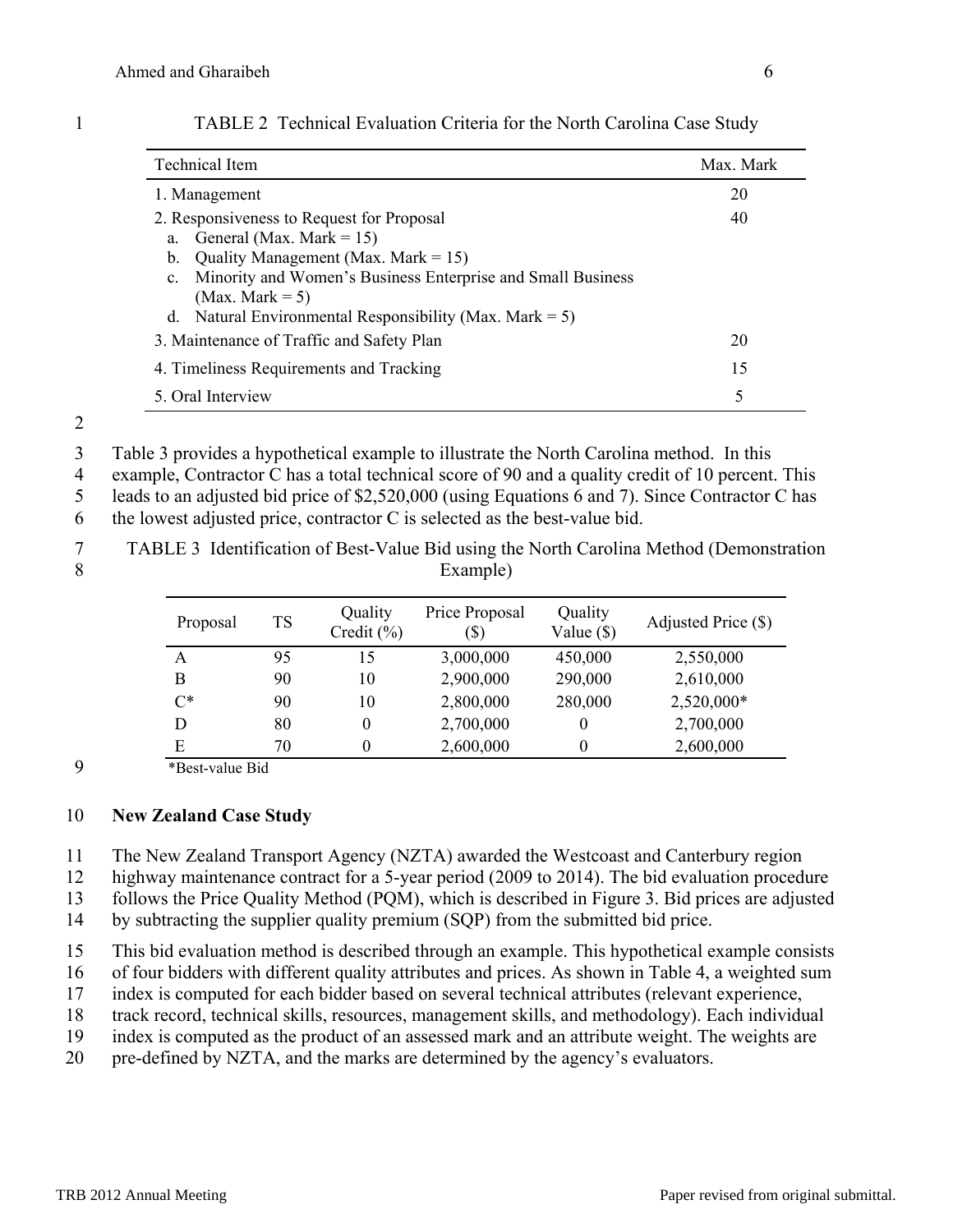- 1 Once the weighted sum (WS) is computed, then a Weighted Sum Margin (WSM) is calculated
- 2 for each bidder by subtracting the weighted sum of the contractor from the lowest weighted sum
- 3 of all bidders. A supplier quality premium (*SQP*) is then computed as follows:

$$
4 \qquad SQP = P_A \times \left(\frac{WSM}{W_p}\right) \tag{6}
$$

- 5 where  $P_A$  is the agency's estimate of bid price, and  $W_P$  is the agency-specified price weight. In
- 6 this hypothetical example, the agency's estimated price for this project is \$1,000,000, and the
- 7 price weight is 70. Thus, *SQP* is computed as *SQP = 1000000 (WSM/70)*. Each bid price is
- 8 then adjusted based on its *SQP*, as follows:

9

 $AP = P - SOP$  (7)

- 11 where *AP* is adjusted bid price, and P is submitted bid price. The bid with the lowest adjusted 12 bid price is identified as the best-value bid (see Table 5).
- 13





15 FIGURE 3 Bid Evaluation Method for the New Zealand Case Study.

16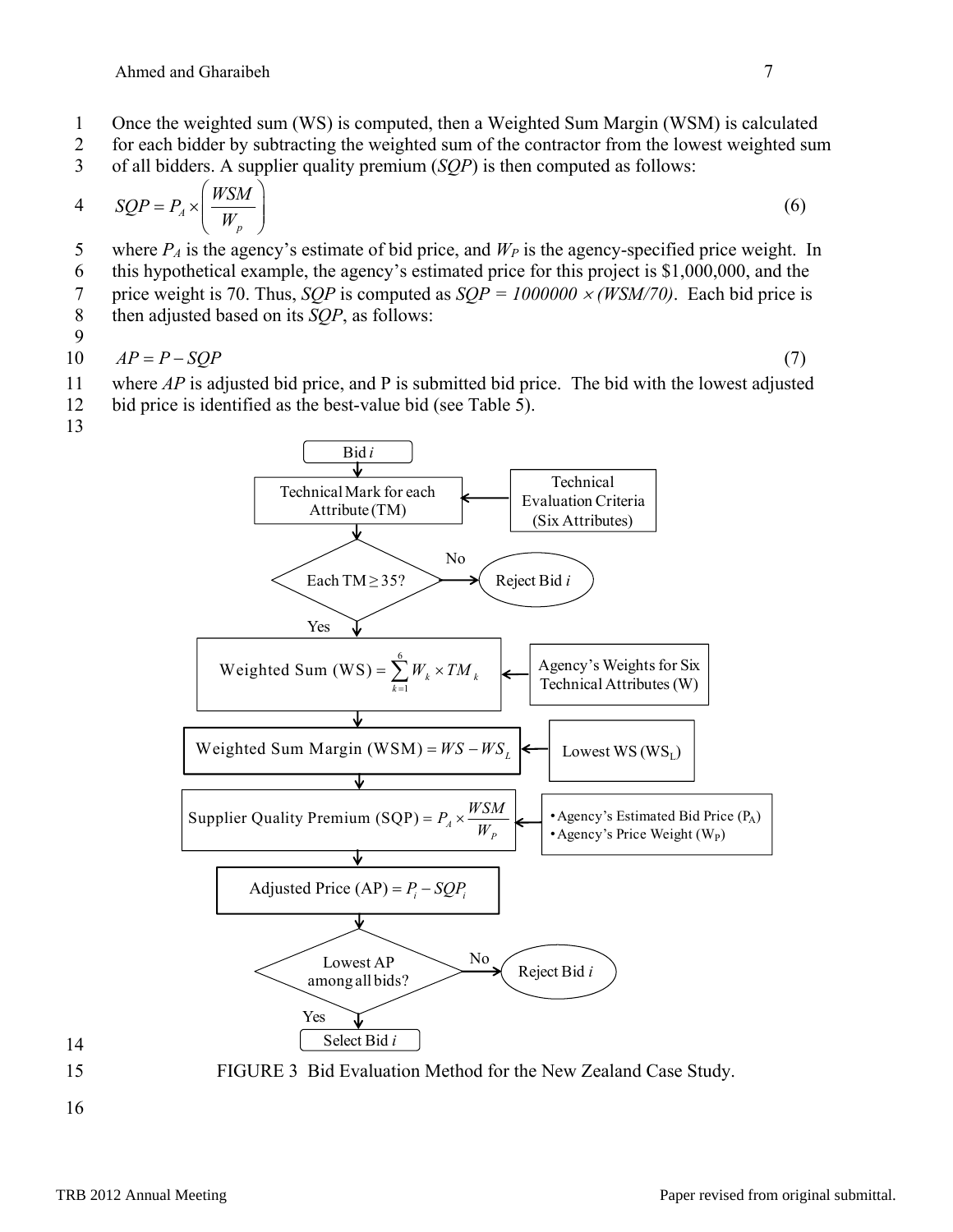| Attribute                                                                                                                                                      | Weight=3%)<br>Experience<br>Relevant |          | $(Weighf=3%$<br>Track Record |        | Technical | (Weight=4%)<br>Skills | Resources | (WeighT%) | Management | $(Weight=4\%)$<br>Skills | Methodology | (Weight=9%) | Weighted |
|----------------------------------------------------------------------------------------------------------------------------------------------------------------|--------------------------------------|----------|------------------------------|--------|-----------|-----------------------|-----------|-----------|------------|--------------------------|-------------|-------------|----------|
| <b>Bidder</b>                                                                                                                                                  | Mark                                 | $Index*$ | Mark                         | Index* | Mark      | Index $*$             | Mark      | Index*    | Mark       | Index $*$                | Mark        | $Index*$    | Sum(WS)  |
| $\mathbf{A}$                                                                                                                                                   | 69                                   | 2.07     | 83                           | 2.49   | 83        | 3.32                  | 78        | 5.46      | 82         | 3.28                     | 55          | 4.95        | 21.57    |
| $\, {\bf B}$                                                                                                                                                   | 75                                   | 2.25     | 87                           | 2.61   | 87        | 3.48                  | 87        | 6.09      | 84         | 3.36                     | 80          | 7.20        | 24.99    |
| $\mathcal{C}$                                                                                                                                                  | 68                                   | 2.04     | 84                           | 2.52   | 80        | 3.20                  | 76        | 5.32      | 79         | 3.16                     | 57          | 5.13        | 21.37    |
| D                                                                                                                                                              | 75                                   | 2.25     | 85                           | 2.55   | 87        | 3.48                  | 85        | 5.95      | 82         | 3.28                     | 60          | 5.40        | 22.91    |
| Lowest Weighted Sum $=$<br>$\mathbf{r}$ $\mathbf{r}$ $\mathbf{r}$ $\mathbf{r}$ $\mathbf{r}$ $\mathbf{r}$ $\mathbf{r}$<br>$\mathbf{r}$ $\mathbf{r}$<br>$\cdots$ |                                      |          |                              |        |           |                       |           |           | 21.37      |                          |             |             |          |

1 TABLE 4 Weighted Sum Calculations (Demonstration Example)

2  $***Index** = Weight x Mark$ 

3 TABLE 5 Identification of Best-Value Bid using the New Zealand Method (Demonstration 4 Example)

| <b>Bidder</b> | WS      | WSM<br>$(WS - Min. WS)$ | $SOP,$ \$<br>$(1,000,000\times(WSM/70))$ | Original Bid<br>Price, \$ | Adjusted Bid<br>Price, \$ |
|---------------|---------|-------------------------|------------------------------------------|---------------------------|---------------------------|
| A             | 21.57   | 0.2                     | 2,857.14                                 | 1,250,240                 | 1,247,382                 |
| $B^*$         | 24 99   | 3.62                    | 51,714.29                                | 1,117,030                 | 1,065,315*                |
| C             | 21.37   |                         |                                          | 1,109,470                 | 1,109,470                 |
| D             | 22.91   | 1.54                    | 22,000                                   | 1,182,970                 | 1,160,970                 |
| $\mathbf{r}$  | $- - -$ |                         |                                          |                           |                           |

5 \*Best-value Bid

### 6 **United Kingdom Case Study**

7 Figure 4 illustrates the bid evaluation process used by the United Kingdom Highway Agency

8 (UKHA) for roadway maintenance contracts. Quality marks are assigned for project specific

9 criteria (pre-defined by the agency) based on the contractor's approach to meet these criteria.

10 The bidder's proposed approach is verified through supporting evidence from past performance

11 records. Table 6 shows the assessment criteria along with example marks (for a hypothetical

12 bidder). It can be seen that the technical marks are assigned as the minimum of two marks: 1)

13 Part A mark for proposed approach, and 2) Part B mark for evidence provided by the bidder to

14 show past performance. A total technical mark (TTM) is computed as the sum of all technical

15 marks. Part A mark is determined based on the agency's assessment of how well the proposal

16 demonstrates an understanding of the project objectives and addresses the main management and

17 technical risks relating to the project. Part B mark is determined based on the agency's 18 assessment of how well the evidence from previous projects provides confidence that the

19 proposed approach is likely to be delivered successfully.

20 The bidder with the highest TTM is assigned a technical score (TS) of 100. The remaining

21 bidders receive a deduction of one quality mark for each full percentage point below the highest

22 TTM. A price score (PS) is determined in a similar manner. The lowest bidder receives a price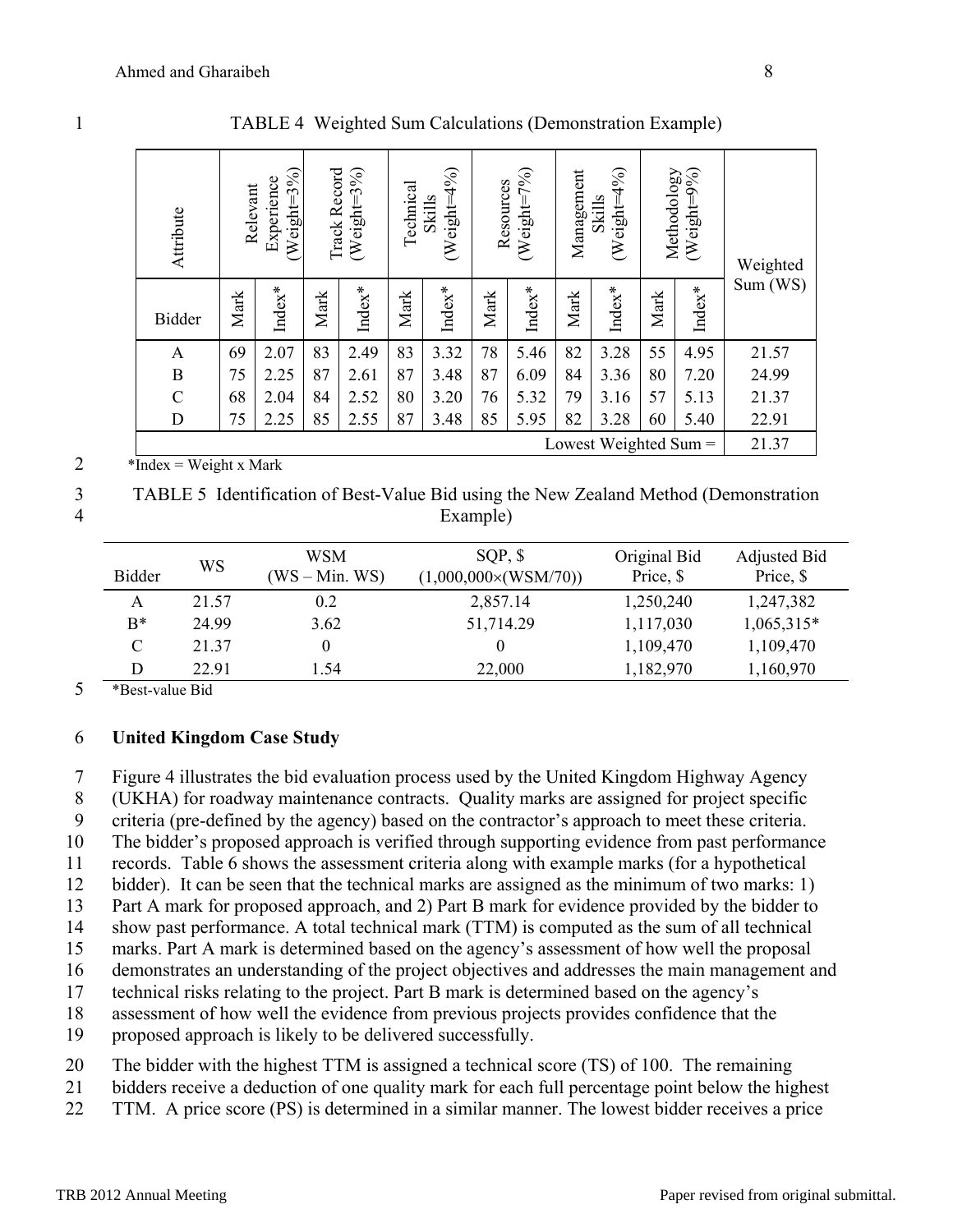- 1 score of 100, and the remaining bidders receive a deduction of one price mark for each full
- 2 percentage point above the lowest bid. A total proposal score (TPS) is computed for each bidder, 3 as follows:

$$
4 \qquad TPS = 0.7 \times TS + 0.3 \times PS \tag{8}
$$

- 5 The bidder with highest TPS is determined as the Leading Bidder (or best-value bid). This
- 6 process is described through the hypothetical example shown in Table 7. In this example,
- 7 contractor D has the highest TPS and thus is identified as the best-value bidder. Thus, the best
- 8 bid is neither the lowest bid nor the highest technical bid; it is a bid that balances both price and
- 9 technical attributes.



13 TABLE 6 Technical Evaluation Criteria Used by UKHA for an Example PBMC Bidder

10

12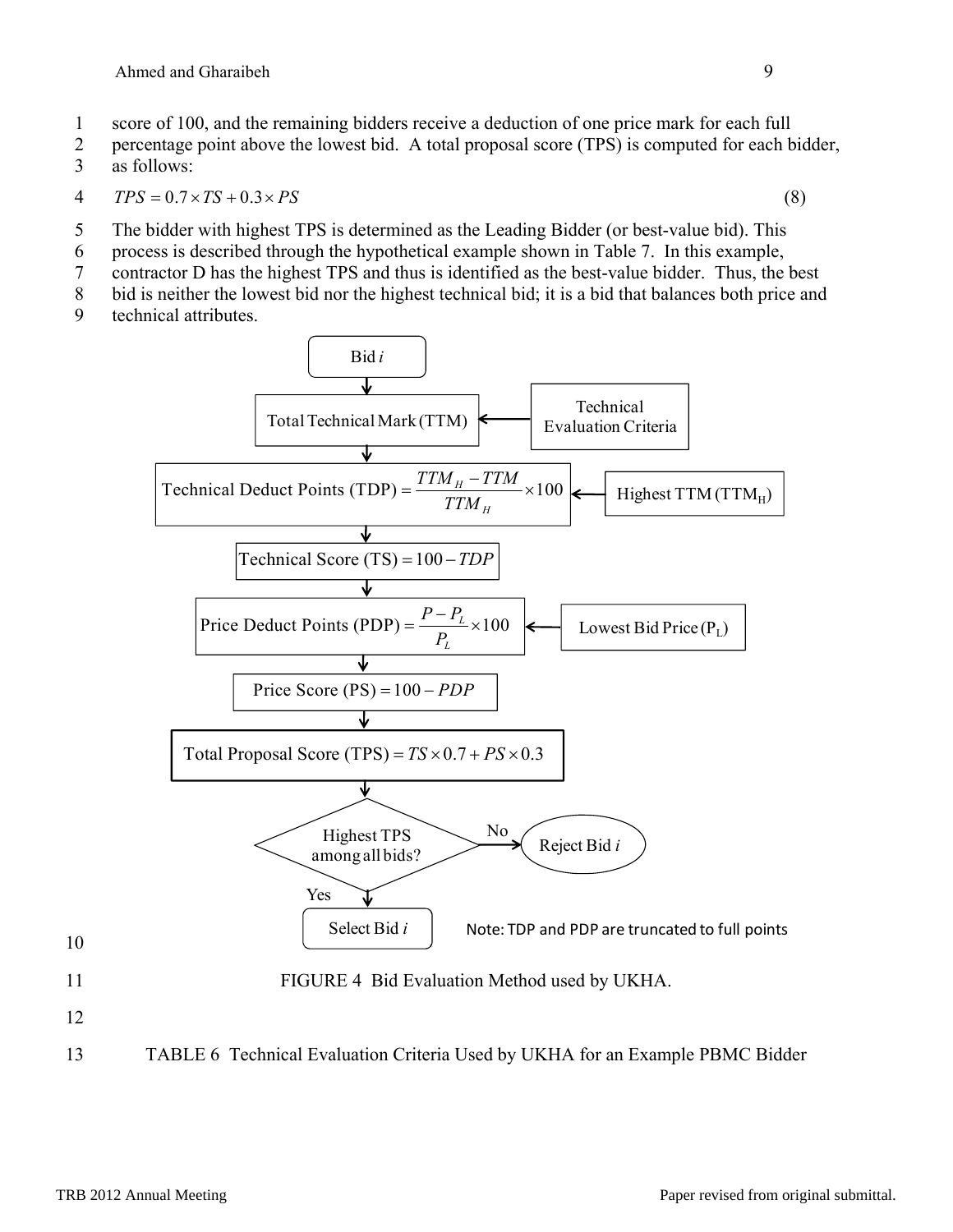| Assessment Criteria                  | Part A Marks:<br>Proposed<br>Approach<br>$(1-10)$ | Part B Marks:<br><b>Evidence from Past</b><br>Projects<br>$(1-10)$ | <b>Lowest of Marks</b><br>A and B |
|--------------------------------------|---------------------------------------------------|--------------------------------------------------------------------|-----------------------------------|
| Maintaining Network Value            | 8                                                 |                                                                    | 7                                 |
| <b>Enabling Network Use</b>          | 8                                                 | 8                                                                  | 8                                 |
| Reducing Congestion                  | 9                                                 | 8                                                                  | 8                                 |
| <b>High Quality Customer Service</b> | 8                                                 |                                                                    |                                   |
| <b>Improving Efficiency</b>          | 9                                                 | 8                                                                  | 8                                 |
| <b>Effective Management</b>          | 9                                                 |                                                                    |                                   |
| Control of Quality                   | 9                                                 | 9                                                                  | 9                                 |
| <b>Reliability of Cost Estimates</b> | 9                                                 | 8                                                                  | 8                                 |
| <b>Reliability of Time Estimates</b> | 9                                                 | 8                                                                  | 8                                 |
| <b>Improvement of Safety</b>         | 9                                                 | 9                                                                  | 9                                 |
|                                      |                                                   | Total Technical Mark $(TTM)$ =                                     | 79                                |

1

2 TABLE 7 Identification of Best-Value Bid using the UK Method (Demonstration Example)

| <b>Bidder</b> | Quality<br>Mark | Bid<br>Price,<br>\$M | $\frac{0}{0}$<br><b>Below</b><br>Highest<br>Quality<br>Mark | Tech<br>Deduct<br>Points<br>(TDP) | <b>TS</b> | $\frac{0}{0}$<br>Above<br>Lowest<br>Price | Price<br>Deduct<br>Points<br>(PDP) | <b>PS</b> | <b>TPS</b> |
|---------------|-----------------|----------------------|-------------------------------------------------------------|-----------------------------------|-----------|-------------------------------------------|------------------------------------|-----------|------------|
| A             | 68              | 52                   | 13.9%                                                       | 13                                | 87        | 23.8%                                     | 23                                 | 77        | 84.0       |
| B             | 61              | 42                   | 22.8%                                                       | 22                                | 78        | 0%                                        | $\boldsymbol{0}$                   | 100       | 84.6       |
| $\mathcal{C}$ | 79              | 55                   | $0.0\%$                                                     | $\boldsymbol{0}$                  | 100       | 30.9%                                     | 30                                 | 70        | 91.0       |
| D             | 75              | 47                   | 5.1%                                                        | 5                                 | 95        | 11.9%                                     | 11                                 | 89        | 93.2*      |
| E             | 65              | 44                   | 17.7%                                                       | 17                                | 83        | 4.8%                                      | 4                                  | 96        | 86.9       |

3 \*Best-value Bid

### 4 **EVALUATION OF CASE STUDIES**

5 The best-value bid selection methods discussed earlier are evaluated in terms the agency's

6 willingness to pay for quality and the neutrality of these methods with respect to lowest bid and

7 highest quality, as discussed in the following sections.

### 8 **Willingness to Pay for Bid Technical Quality**

9 A best-value bidding system represents the agency's willingness to pay for bid quality. The

10 agency's willingness to pay for any given increment in technical score over the technical score of

11 the lowest bidder is evaluated using the concept of equivalent bid. Suppose that the lowest bidder

12 has a bid price  $P_L$ , total technical mark of  $TTM_L$ , and a technical score of  $TS_L$ . For any other<br>13 bidder (with a bid price of *P* and total technical mark of *TTM*) to be equivalent to the lowest

bidder (with a bid price of *P* and total technical mark of *TTM*) to be equivalent to the lowest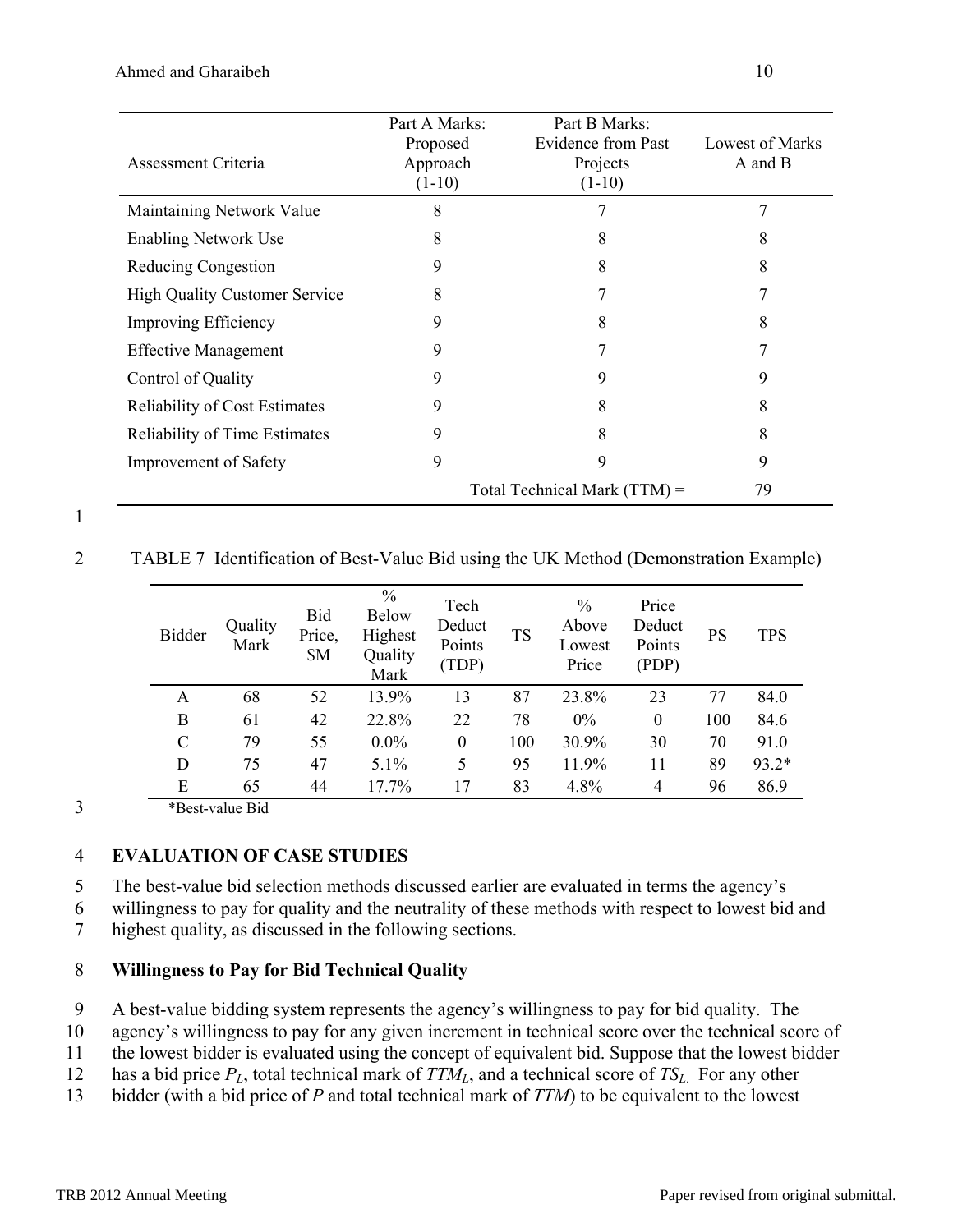- 1 bidder, their total technical mark must be greater than *TTML*, so that their total proposal score
- 2 (*TPS*) becomes equal to the *TPS* of the lowest bidder (*TPSL*). The agency's willingness to pay
- 3 for technical attributes can then be measured using a curve that represents the relationship
- 4 between technical mark and bid price ratio (R). R is computed as  $R = P/P<sub>r</sub>$ , where  $P<sub>L</sub>$  is the
- 5 lowest bid price and *P* is the proposer's bid price. These curves are referred to here as
- 6 Willingness-to-Pay (WTP) curves. Figure 5 shows the WTP curves for the case studies,
- 7 assuming TTML values of 70 and 80 points (out of a perfect TTM of 100 points). For example,
- 8 suppose that the TTM values for Bid X and the lowest bidder are 90 and 70, respectively. Using
- 9 FDOT method (see Figure 5a), Bid X can have an R value up to 1.2 (i.e., Bid X's price can be up
- 10 to 1.2 times the lowest bid price) and still beats the lowest bidder. Note that the WTP curves shift
- 11 to the right or left, depending on the value of the  $TTM<sub>L</sub>$  (see Figure 5).
- 12 For the specific parameters used in these case studies, agencies that use the price and technical
- 13 weights concept (i.e., Florida's method) appear to be more willing to pay for bid quality than
- 14 those that use the adjusted price concept (i.e., North Carolina's and New Zealand's methods).
- 15 The UK method, which is the only one among the studied methods that considers the highest
- 16 quality offered by the bidders, is influenced by the quality of the highest bidder and the price of
- 17 the lowest bidder. Finally, Figure 5 shows that none of these methods has a point of diminishing
- 18 willingness to pay for bid quality.



## 21 FIGURE 5 WTP Curves for Case Studies.

### 22 **Neutrality in Best-Value Bid Evaluation Methods**

23 To assess the neutrality of the studied bid evaluation methods with respect to technical attributes 24 and price, a Monte Carlo simulation of four hypothetical bids (A through D) with different bid

25 prices and technical marks was carried out. In this analysis, the following assumptions are made:

- 26 The bidders will choose their prices with prior knowledge of the bid evaluation method.
- 27 **•** The lowest bidder has a total technical mark of 70 point s(out of 100 points) and a bid 28 price of \$6.0 million (i.e.,  $TTM_1=70$  and  $P_1=$ \$6.0 million).
- 29 The bidders will design their bids (i.e., select their bid price and technical capabilities) 30 according to the WTP curves (see Figure 5a). This assumption ensures that they 31 overcome the lowest bidder using the maximum possible bid price.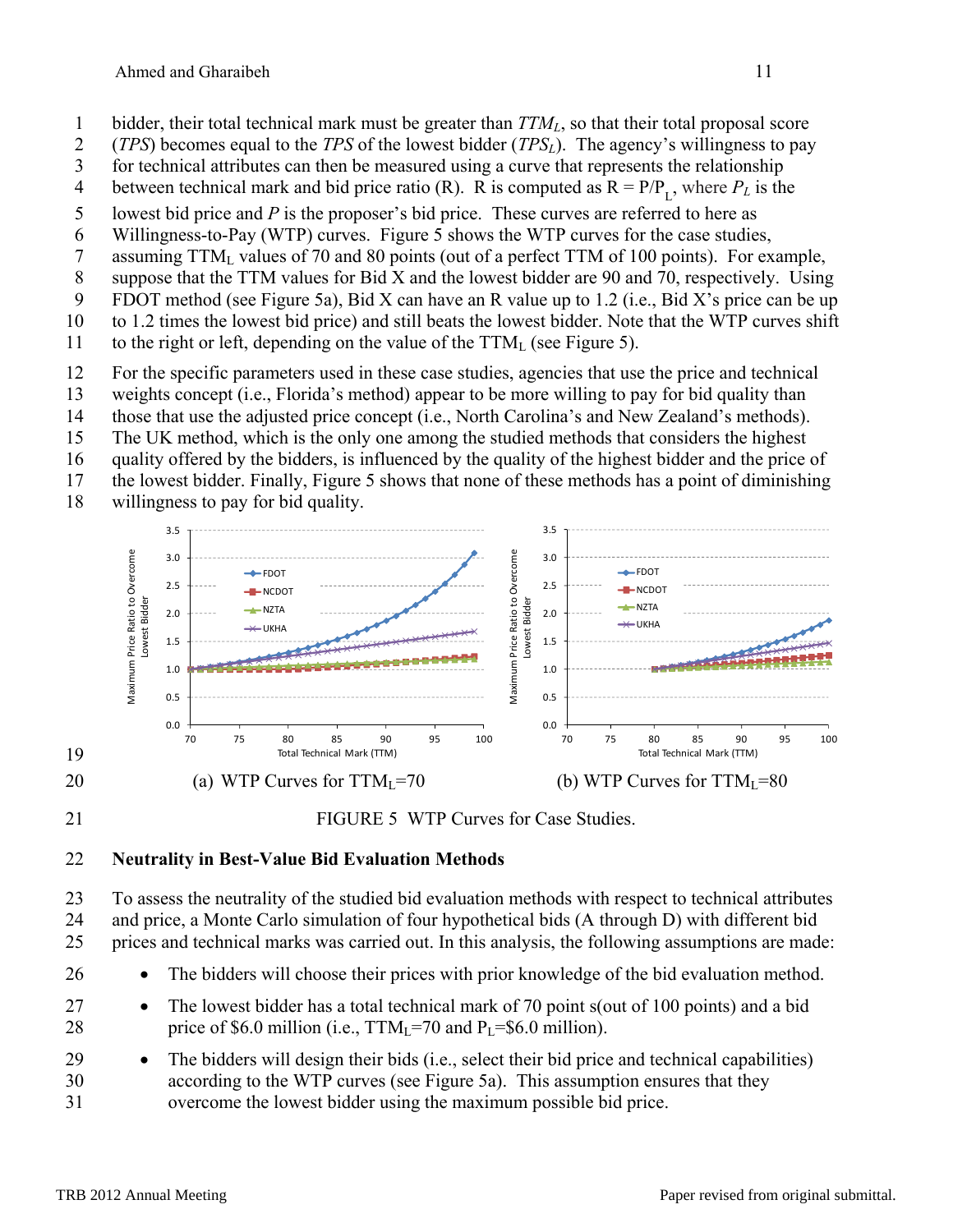2 For each best-value bid evaluation method, Monte Carlo simulation was used to generate 3,000

3 bidding scenarios (i.e., simulation iteration) from the TTM and corresponding bid price ranges

4 shown in Table 8. In each iteration, TTM and bid price values were randomly selected from 5 normal distributions that correspond to these ranges; and then a best-value bid (out of the four

6 bidders) was identified using each bid selection method. The probability of being selected as the

7 best-value bid was then computed as follows:

$$
8 \t\t Pr = \frac{N_D}{N_T} \times 100
$$
\t(9)

9 where  $P_r$  is the probability of being selected as best-value bid;  $N_D$  is the number of times (i.e.,

10 number of simulation iterations) for which the bid is selected as best-value bid; and  $N_T$  is the

11 total number of simulation iterations (i.e., 3,000 iterations in this analysis).

12

13 TABLE 8 Bid Price Ranges and Technical Mark Ranges used in Simulation Process

|               |                  | Bid Price Range, \$ million |                   |              |                       |  |  |
|---------------|------------------|-----------------------------|-------------------|--------------|-----------------------|--|--|
| <b>Bidder</b> | <b>TTM</b> Range | Florida                     | North<br>Carolina | UK           | <b>New</b><br>Zealand |  |  |
| A             | $86 - 90$        | $9.2 - 10.8$                | $71 - 74$         | $8.1 - 8.7$  | $6.6 - 6.8$           |  |  |
| В             | $81 - 85$        | $7.8 - 8.9$                 | $6.7 - 7.0$       | $7.4 - 8.0$  | $6.4 - 6.6$           |  |  |
| C             | $76 - 80$        | $6.8 - 7.6$                 | $6.3 - 6.6$       | $67 - 726$   | $6.2 - 6.4$           |  |  |
| D             | 70–75            | $6.0 - 6.6$                 | $6.0 - 6.3$       | $6.0 - 6.56$ | $6.0 - 6.2$           |  |  |

14

15 Since the bid prices were determined according the WTP curves, the behavior of the analyzed 16 methods can be classified as follows:

17 • Balanced: all bids have approximately equal probability of being identified as best-value 18 bid since any increase in bid price is balanced by an increase in the TTM according to the 19 WTP.

20 • Favors Technical Attributes: bids with higher total technical mark have higher probability 21 of being identified as best-value bid.

22 Favors Low Bid Price: bids with low bid price have higher probability of being 23 identified as best-value bid.

24 Figure 6 illustrates the results of this simulation process. It can be seen that, using the Florida

25 method, Bid D (lowest bidder and lowest TTM) has the highest probability of being selected as

26 the best-value bid, whereas Bid A (highest bidder and highest TTM) has the lowest probability of

27 being selected. This indicates that this method is sensitive to any deviation from the WTP curve.

28 Since the bidders do not know the price and TTM of the lowest bidder with certainty, an

29 underestimation of these parameters can mislead other bidders to raise their prices and

30 consequently lose to the lowest bidder. Thus, this method appears to favor low bid prices. At the

31 opposite end, using the UK method, Bid A (highest bidder and highest TTM) has the highest 32 probability of being selected as the best-value bid, whereas Bid D (lowest bidder and lowest

33 TTM) has the lowest probability of being selected. Thus, this method appears to favor high-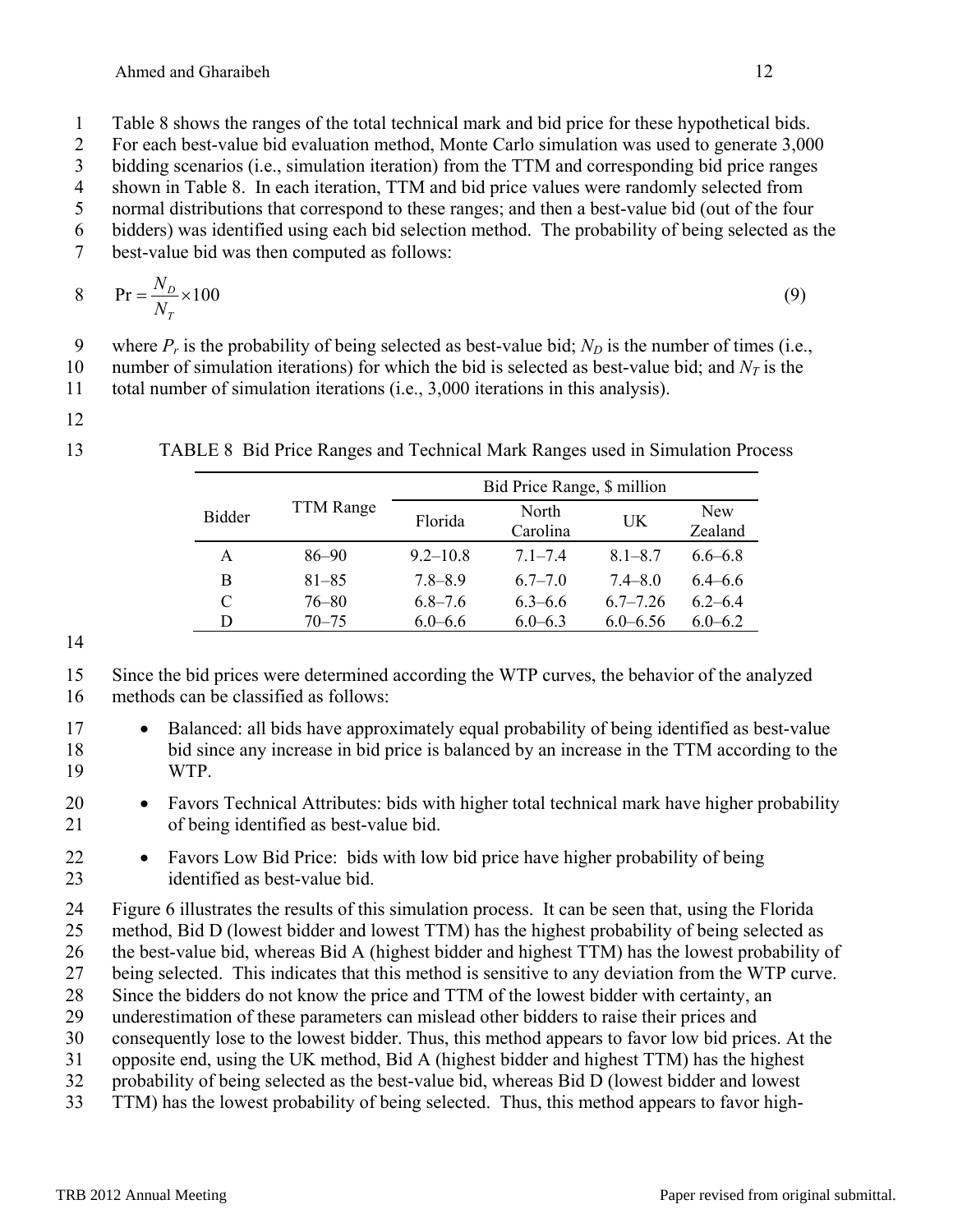1 quality bids. Using the North Carolina and New Zealand methods, all bids have similar chances 2 of being selected as the best-value bid. Thus, these two methods are described as balanced (i.e., 3 the process is not overly sensitive to accurately predicting the price and TTM of the lowest

4 bidder, and bidders who follow the WTP curve have equal chances of being selected).



# 5

6 FIGURE 6 Best-value Bid Simulation Results.

7 **SUMMARY AND CONCLUSIONS** 

8 Because PBMCs extend over multiple years and shift the responsibility of maintaining roadway

9 assets at specific performance levels to the contractor, it is important that contractors be selected

10 based on best-value methods rather than the conventional low-bid method. Best-value bid

11 selection methods consider both bid price and proposal technical aspects.

12

13 Four best-value bid selection methods that are already in practice by the transportation agencies

14 in Florida, North Carolina, New Zealand, and the United Kingdom were analyzed as case

15 studies. These four methods were evaluated in terms of the agency's willingness to pay for 16 quality and the neutrality of these methods to lowest price and highest quality bids. The

17 following conclusions are made based on the results of a simulation-based numerical analysis of

- 18 these methods:
- 19
- 20 Methods that use the adjusted price concept (i.e., the North Carolina and New Zealand 21 methods) are balanced with respect to price and technical marks.
- 22 Methods that use direct price and technical weights (i.e., the Florida method) favor low 23 bids.
- 24 Methods that consider the maximum technical quality offered by the bidders (i.e., the
- 25 United Kingdom method) favor bids with high technical marks over bids with low price.